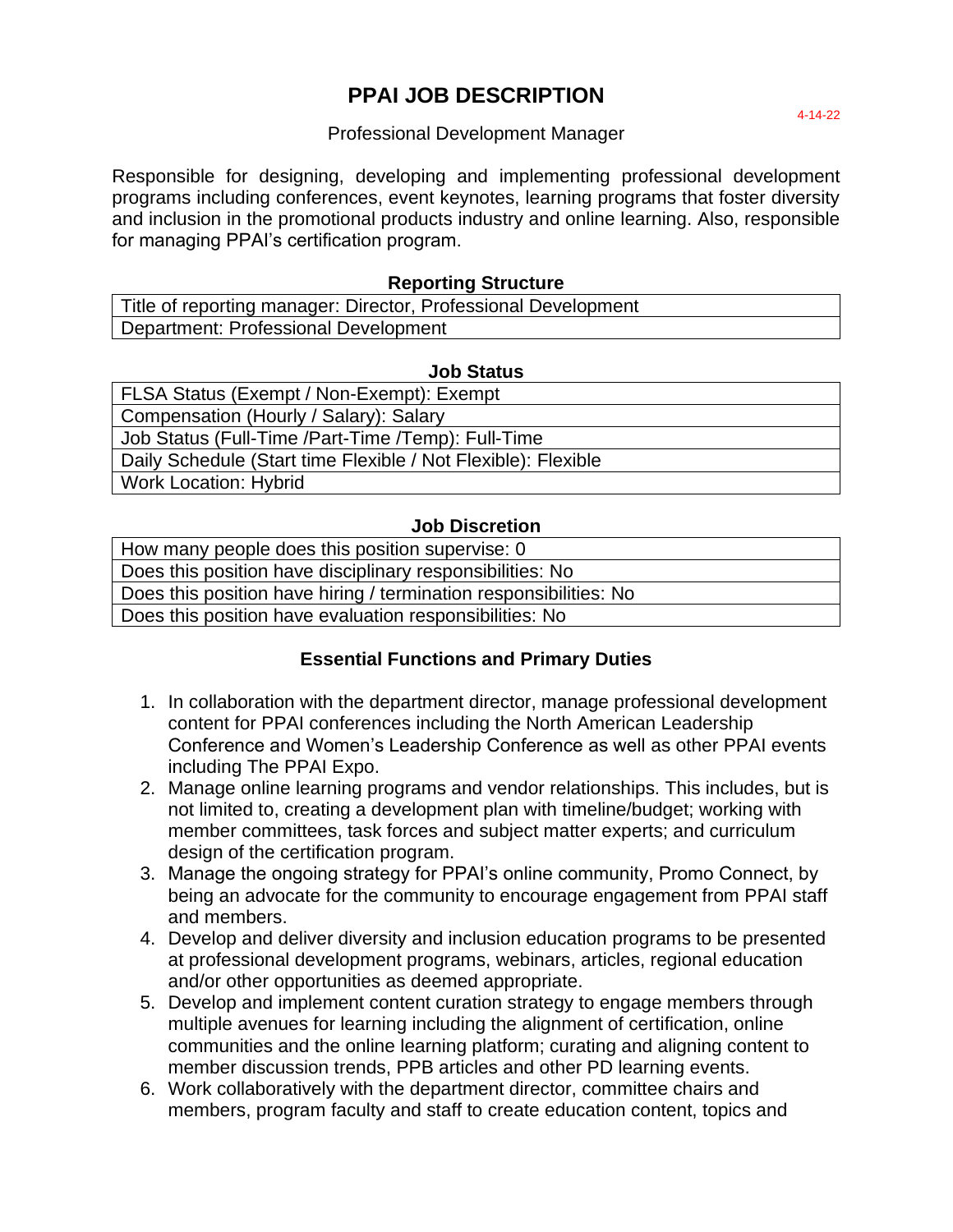program options that fit strategic, educational operational and event goals. This may include but is not limited to serving as 'staff liaison' to the group; setting and conducting conference calls and/or meetings; maintaining minutes or meeting summaries; maintaining contact and good relations with group members; and ensuring that the mission and goals of the group are met.

- 7. Oversee P&L of assigned educational programs and projects, developing and maintaining budgets.
- 8. Represent PPAI and the department at shows, events, and other related activities.

## **Secondary Responsibilities**

- 1. Work across PPAI departments to identify appropriate opportunities, content, events and achievements to be showcased to the industry.
- 2. Track programs and initiatives and provide metric driven results to senior management.
- 3. Maximize speaking opportunities to groups inside and outside the industry to raise awareness and develop new relationships that can provide additional information, champions, participants and channels of outreach.
- 4. Other duties as assigned by the department director.

### **Association Wide Responsibilities & Values**

- 1. Provide honest and ongoing communication to support success throughout the organization.
- 2. Meet established deadlines for all projects, reports and communications for all audiences both internally and externally.
- 3. Provide high-quality products, reports, communications and projects for all audiences internally and externally.
- 4. Be fair, consistent, responsive and supportive of leaders, staff, board members, members and vendors
- 5. Help PPAI to continually seek improvement. Be prepared to personally manage changes taking place within PPAI and the industry.
- 6. Be empowered, accountable and responsible for your career success, actions, influence and impact upon the organization as a whole.
- 7. Foster cultural values, mission and overall organizational guidelines of PPAI.

| <b>Education Requirements</b>         |                                 |                             |  |  |
|---------------------------------------|---------------------------------|-----------------------------|--|--|
| <b>School/Certification Authority</b> | Degree/<br><b>Certification</b> | <b>Major/ Minor</b>         |  |  |
| College: Preferred                    | BA/BS                           | <b>Business / Marketing</b> |  |  |
|                                       |                                 |                             |  |  |

| <b>Experience Requirements</b>                                 |                               |                            |  |
|----------------------------------------------------------------|-------------------------------|----------------------------|--|
| <b>Type of Work</b>                                            | <b>Years of</b><br>experience | <b>Depth of Experience</b> |  |
| Developing and Implementing<br><b>Adult Education Programs</b> | 5 years                       | High                       |  |
|                                                                |                               |                            |  |